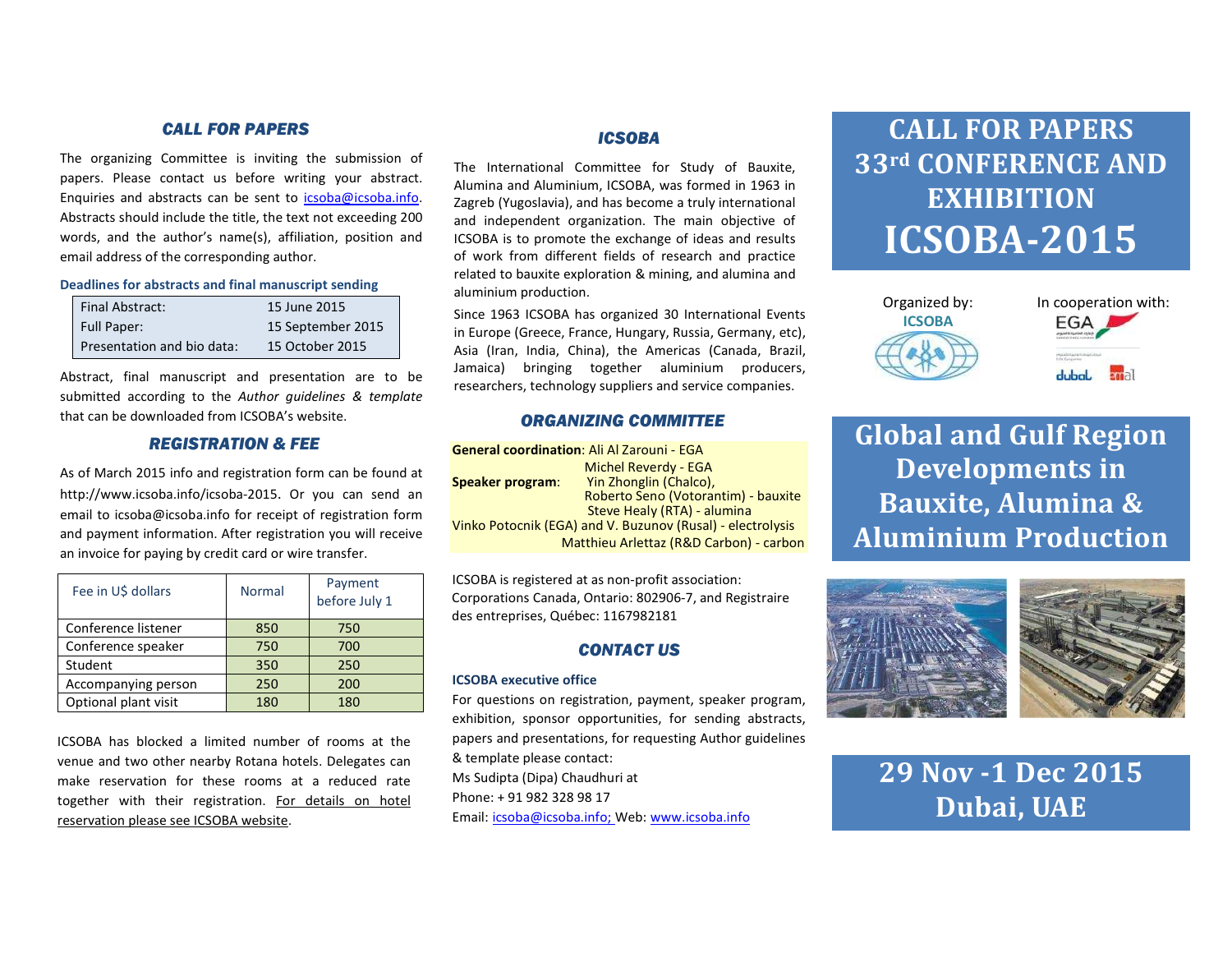#### INVITATION

#### Dear Colleagues,

The International Committee for Study of Bauxite, Alumina & Aluminium (ICSOBA) has great honor to announce the 33 $^{\text{rd}}$  International Conference and Exhibition of ICSOBA. The event will be held at the Rotana Al Murooj hotel in Dubai from 29 November to 1 December 2015 in cooperation with Emirates Global Aluminium (EGA), the jointly-held, equal-ownership company integrating the businesses of Dubai Aluminium(DUBAL) and Emirates Aluminium (EMAL).

#### Objectives of the Conference are:

- • to review the status of bauxite, alumina and aluminium industries in the world with emphasis on the Gulf region;
- • to discuss promising research developments aimed at production, productivity and cost improvements;
- • to highlight proposed Greenfield and Brownfield activities in the aluminium industry;
- • to discuss developments in the field of recycling. environment and safety;
- • to update market aspects of bauxite, alumina and aluminium and their products;
- • to provide an excellent opportunity to interact with international experts, scientists, engineers, technology suppliers, equipment manufacturers and representatives of global aluminium industries.

We look forward to meeting you end of November 2015 at the ICSOBA-2015 in Dubai.

Dr Ali Al Zarouni, Senior Vice President, EGA, and Honorary President of ICSOBA Dr Frank Feret, CEO, V-President, ICSOBA

#### GULF REGION DEVELOPMENTS

Primary aluminium capacity in the Gulf region is more than 5 mln tonnes in 2015 representing approximately 10% of the world primary metal production.

Emirates Global Aluminium (EGA) owns 2 smelters in UAE (Jebel Ali Operations – Dubal and Al Taweelah Operations – EMAL) with a total capacity of 2400 ktpa. Aluminium Bahrain (ALBA) operates a smelter in Bahrein with a capacity of 915 ktpa and projects to build a sixth potline with a capacity of 500 ktpa. First metal is planned for early 2018. Qatalum operates a smelter of 635 ktpa in Qatar. Sohar Aluminium operates a smelter of 370 ktpa in Oman. Ma'aden operates a smelter of 740 ktpa in Saudi Arabia.

EGA projects to build a 4 mln tonnes alumina refinery in Al Taweelah (UAE). Production should start towards the end of 2017.

#### Technical field trips on November 29

The ICSOBA-2015 program provides for visiting: DUBAL smelter (Dubai)

Commissioned end-1979. After sequential expansions, advancing technologies, the smelter has 1,573 reduction cells in seven potlines (>1 M tpa), Casting operations (>1 M tpa). 2,350 MW power station, 30 million gallon/day desalination plant and Port facilities.

#### EMAL Smelter (Abu Dhabi)

Commissioned end-2010 (phase I) and mid-2014 (phase II). The smelter has 1,200 reduction cells in three potlines (>1.35 M tpa), Casting operations (~1.6 M tpa), 3,100 MW power station, 3.75 million gallon/day desalination plant and Port facilities

### PROGRAM

#### Speaker program on 30 November and 1 December

- Bauxite and bauxite resources
- Alumina production and residue solutions
- Primary aluminium production
- Carbon and carbon materials
- Aluminium products and alloys

#### **Exhibition**

During the Conference there will be an Exhibition of latest technologies, equipment and other devices for the aluminium industry. Companies can give a presentation at the Exhibition.

#### Welcome drinks - Meet and Eat

On the evening of Sunday 29 November the Conference will kick-off with welcome drinks & snacks following registrations at the welcome desk.

In the tradition of ICSOBA all lunches & dinners during the speaker program are included in the program in order for you to have maximum opportunity to meet other delegates, at no additional charge.

#### Papers and presentations

Language for papers and presentations is English.

Papers will be published in ICSOBA proceedings.

Authors have the option to have their papers published by China Academic Journals Electronic Publishing House against a Network Database Retrieval Card.

Delegates receive all papers and presentations as pdf on CD or memory stick.